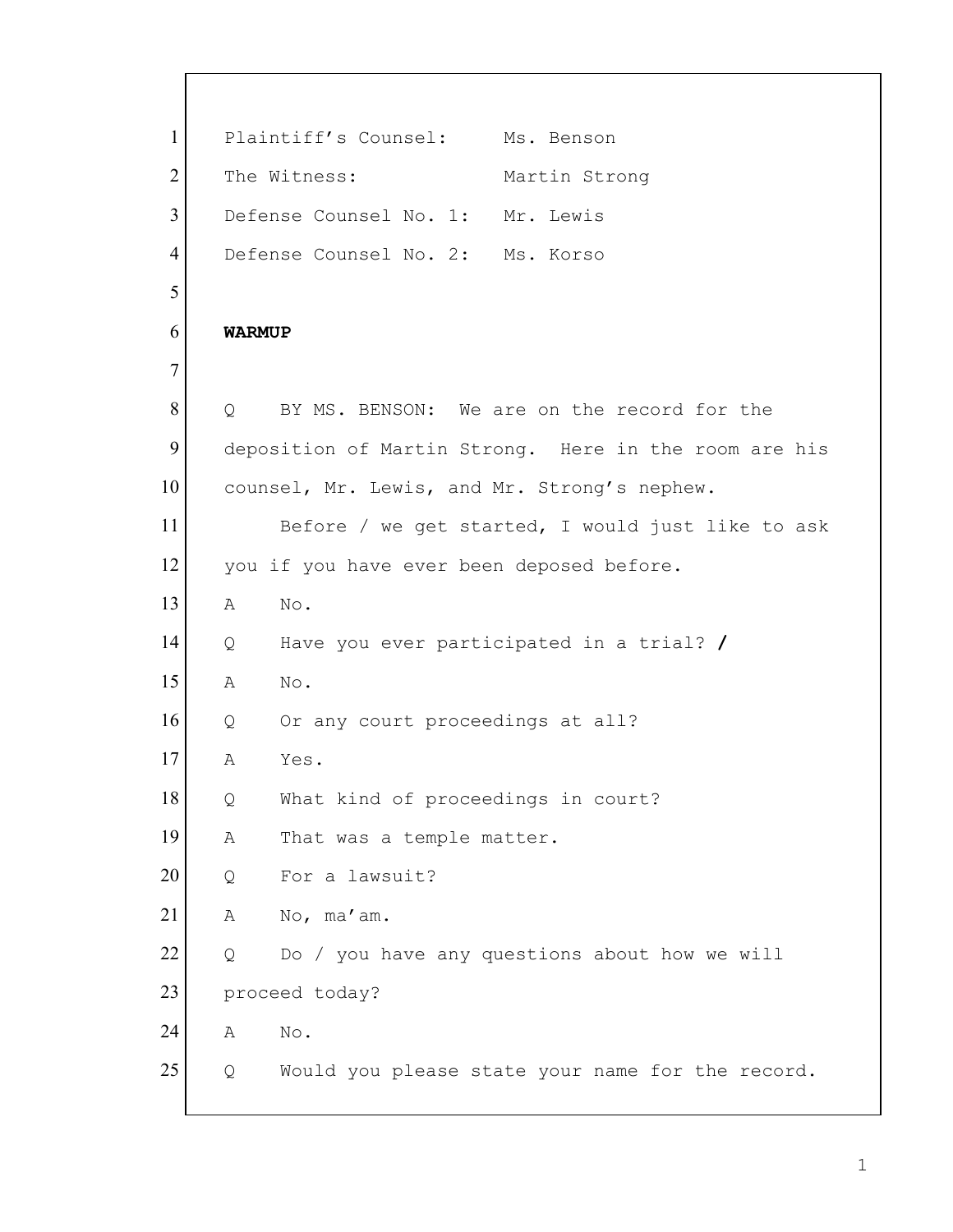1 A Martin Strong. 2 Q I am going // to start with some general questions. 3 Please tell me your schooling. Where did you go to 4 school? 5 A Florida. 6 Q And about how many years of education / have you 7 completed? 8 A High school.  $9$  Q And please tell me a little bit about your work 10 history. 11 MR. LEWIS: Do you want him to say the present 12 backwards **///** for five or ten years? 13 MS. KORSO: You certainly don't want him to begin 14 when he graduated from high school, do you, Counsel? 15 MS. BENSON: Point well-taken. 16 Q Where / have you worked over the preceding 10 years? 17 A Self-employed Mountain Mike's Pizza and 18 self-employed owning a business. 19 Q And has most of your work **(\*1)** history been in 20 running a restaurant or food service? 21 A Yes.  $22$  Q Do you have any other work history than that, or has 23 it been just restaurant / related? 24 A No. 25 | Q Have you ever bought a car from a dealership?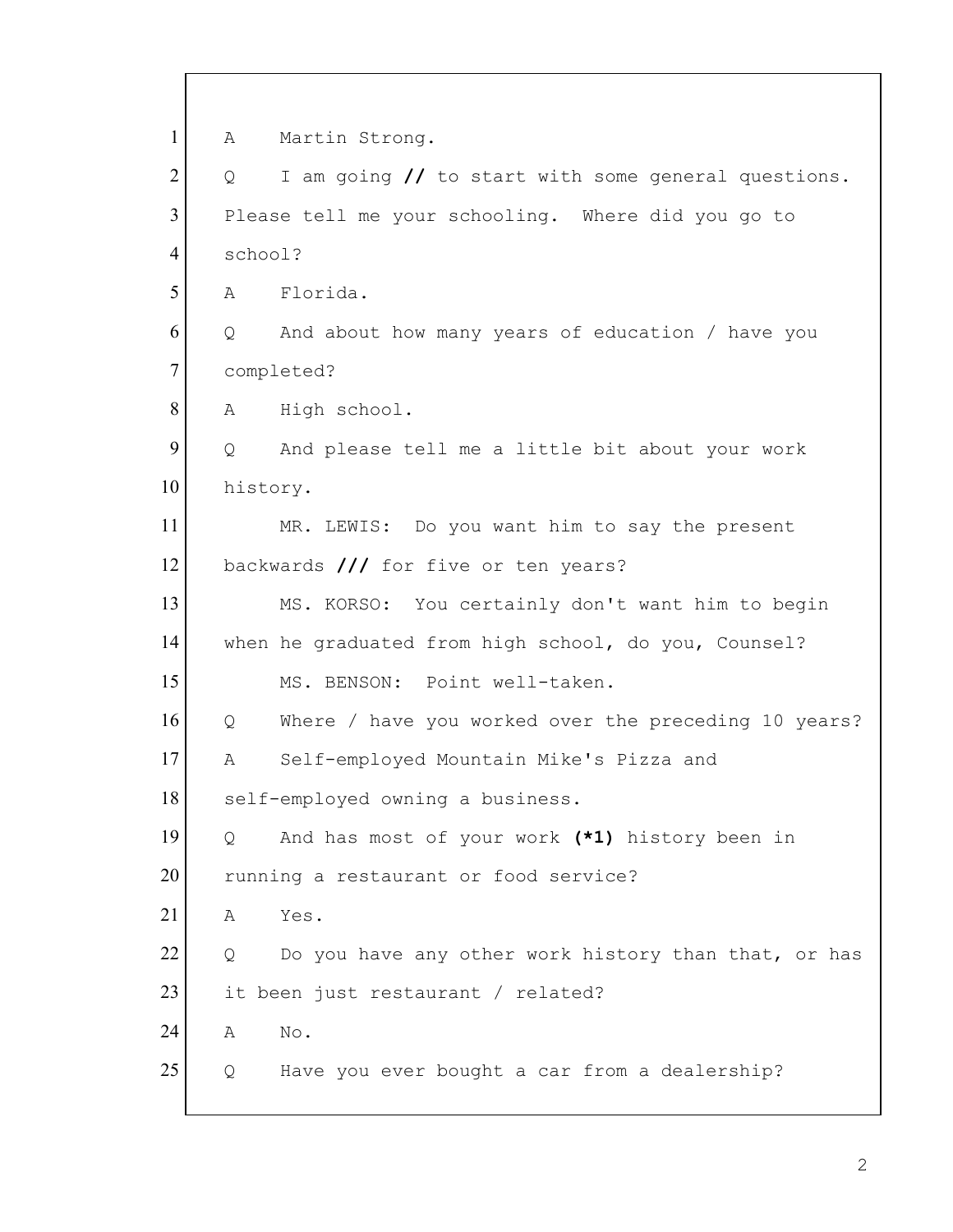| $\mathbf{1}$   | Α              | Absolutely.                                             |
|----------------|----------------|---------------------------------------------------------|
| $\overline{2}$ | Q              | Do you have a cell phone, a wireless phone?             |
| 3              | Α              | Yeah.                                                   |
| 4              | Q              | Have you ever / purchased an appliance, a big           |
| 5              |                | appliance, on credit like a washing machine or a stove? |
| 6              | Α              | Recently? No.                                           |
| $\tau$         | Q              | Have you ever bought a home?                            |
| 8              | Α              | Yeah.                                                   |
| 9              | Q              | Have / you ever sold a home?                            |
| 10             | Α              | Yeah.                                                   |
| 11             | Q              | About how many times?                                   |
| 12             | Α              | Twice.                                                  |
| 13             | Q              | Have you been involved in many business deals in        |
| 14             |                | your lifetime?                                          |
| 15             |                | MY LEWIS: Objection. Vague and // ambiguous when        |
| 16             |                | you say "many."                                         |
| 17             |                | I will join in that objection.<br>MS. KORSO:<br>It is   |
| 18             |                | very vague.                                             |
| 19             | $\overline{Q}$ | BY MS. BENSON: Have you been involved in any            |
| 20             |                | business deals in your / lifetime? For instance, have   |
| 21             |                | you ever sold a business?                               |
| 22             | Α              | Yeah.                                                   |
| 23             | Q              | Yes?                                                    |
| 24             | Α              | Yes.                                                    |
| 25             | Q              | About how many contracts would you say that you have    |
|                |                |                                                         |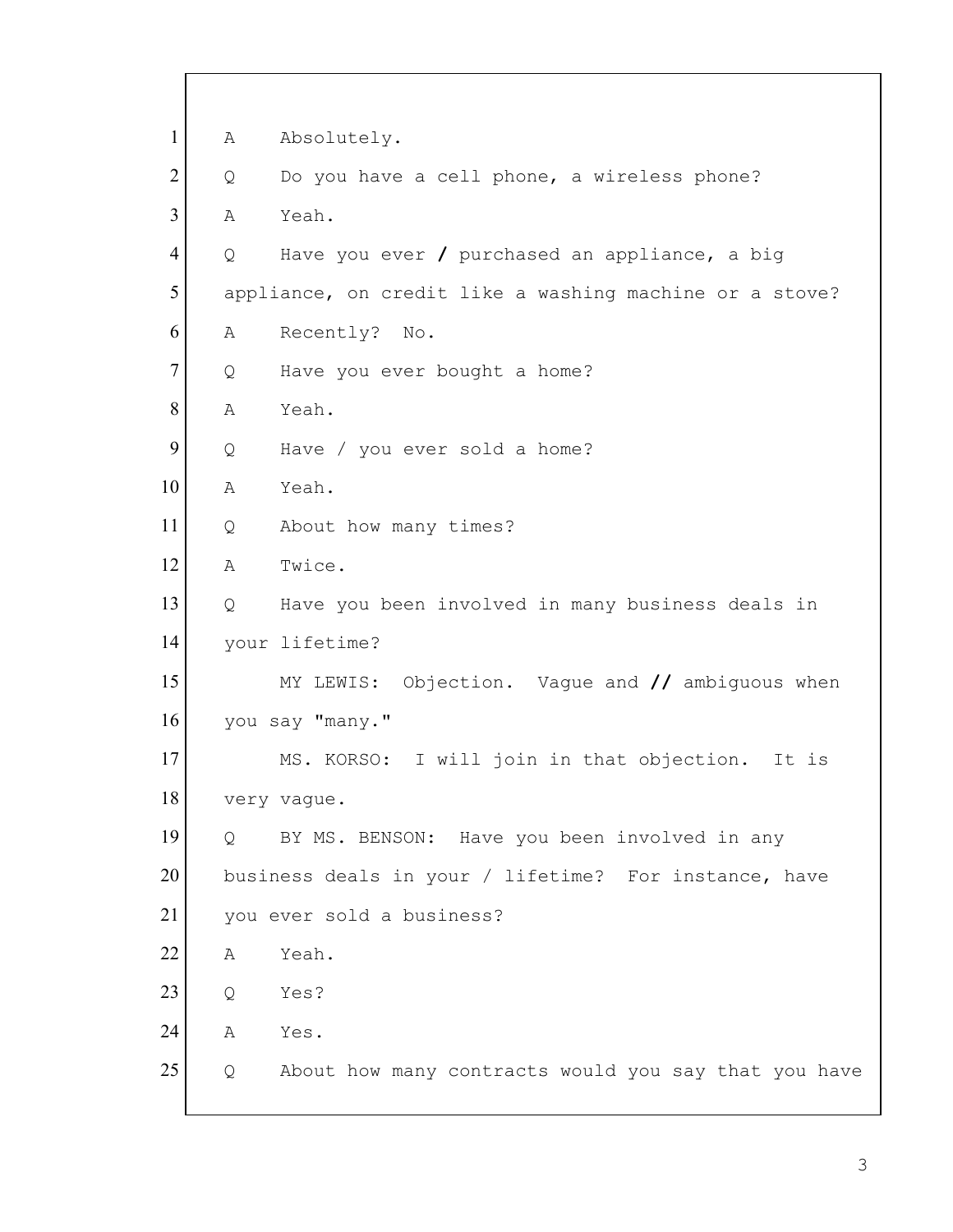1 entered into? How **///** many times have you been involved 2 in the sale of a business? 3 MR. LEWIS: I am going to object. Vaque and 4 ambiguous. 5 MS. KORSO: It is also overbroad. 6 Q BY MS. BENSON: How / many business transactions 7 have you been involved with over the last ten years? 8 A What I can say is maybe five, maybe six. I think 9 this (\*2) is the sixth one. 10 | Q And were those mostly verbal agreements, or were 11 they written? 12 | A Written agreements. 13 | Q And do you know Aaron Judge? 14 A Yeah. 15 Q And are / you related to him at all? 16 A No. 17 Q Are you aware of the lawsuit that has been filed? 18 A Yeah. 19 Q Please tell me what your understanding of **/** the 20 lawsuit is. 21 A I do not understand. 22 | Q I am trying to determine if you know what Mr. Judge 23 is claiming. He has sued you, and  $/$  I just want to know 24 what your understanding of that is. 25 A Okay.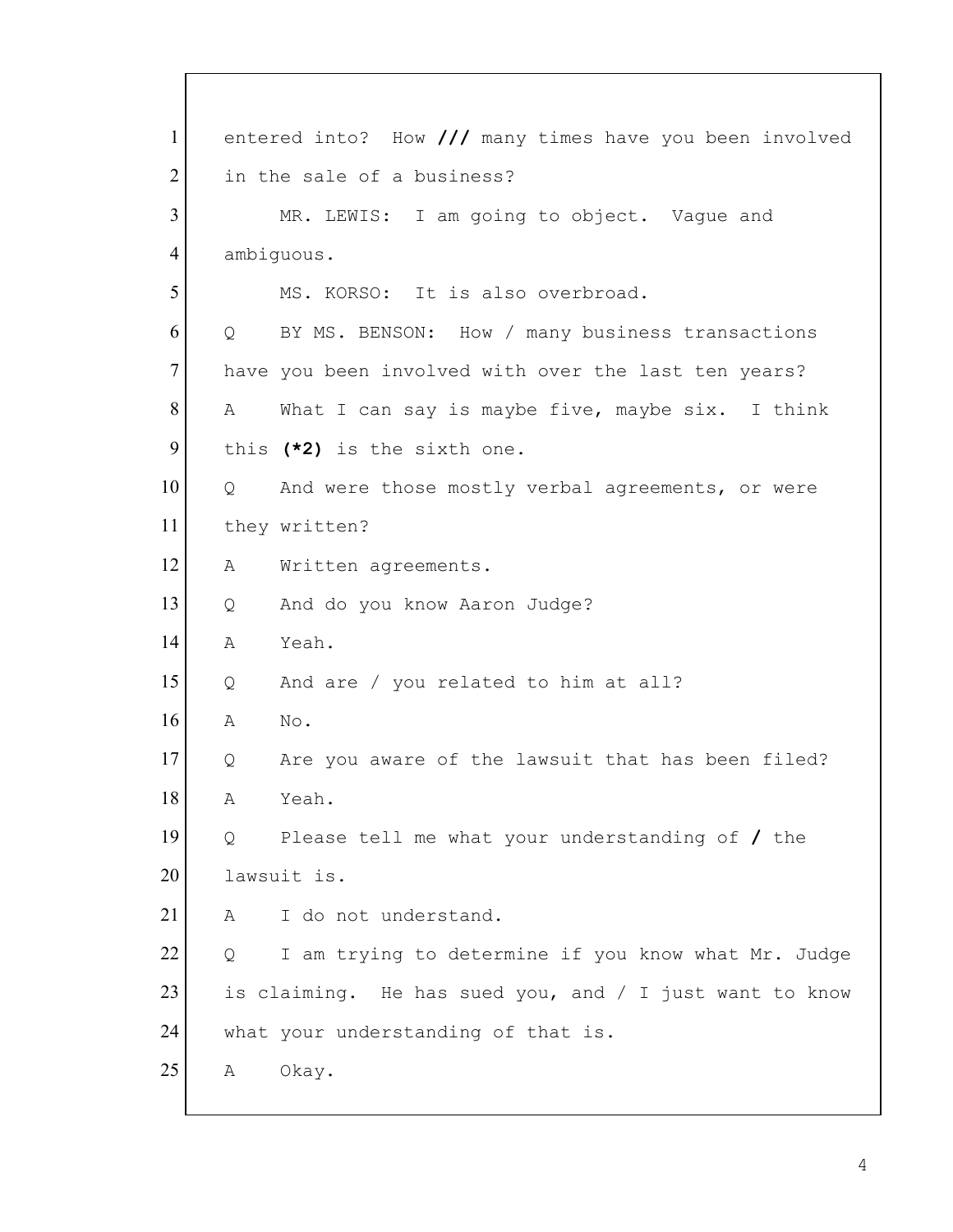| $\mathbf{1}$   | $Q \qquad \qquad$ | Why do you think Mr. Judge filed a lawsuit against   |
|----------------|-------------------|------------------------------------------------------|
| $\overline{2}$ | you?              |                                                      |
| 3              | A                 | I got // a letter from you. He says I owe him        |
| $\overline{4}$ |                   | money. I do not owe him anything.                    |
| 5              | Q                 | Did you review the complaint?                        |
| 6              | Α                 | Yeah.                                                |
| 7              | Q                 | Did you understand / the allegations in the          |
| 8              |                   | complaint?                                           |
| 9              | Α                 | Yeah.                                                |
| 10             | Q                 | How did you meet Mr. Judge?                          |
| 11             | Α                 | Through, you know, temple services.                  |
| 12             |                   | MS. KORSO: I am so sorry to interrupt. What          |
| 13             |                   | was /// the question?                                |
| 14             |                   | MS. BENSON: How did he meet Mr. Judge?               |
| 15             |                   | MS. KORSO: Thank you. Please proceed.                |
| 16             |                   | MR. LEWIS: Did he already answer the question?       |
| 17             |                   | THE WITNESS: I met him through the temple.           |
| 18             | Q                 | BY MS. BENSON: And / when did you decide to enter    |
| 19             |                   | into business with him?                              |
| 20             | Α                 | In 2007.                                             |
| 21             | Q                 | And was that a long time after you had met him? (*3) |
| 22             |                   |                                                      |
| 23             |                   | END OF WARMUP                                        |
| 24             |                   |                                                      |
| 25             |                   |                                                      |
|                |                   |                                                      |

 $\Gamma$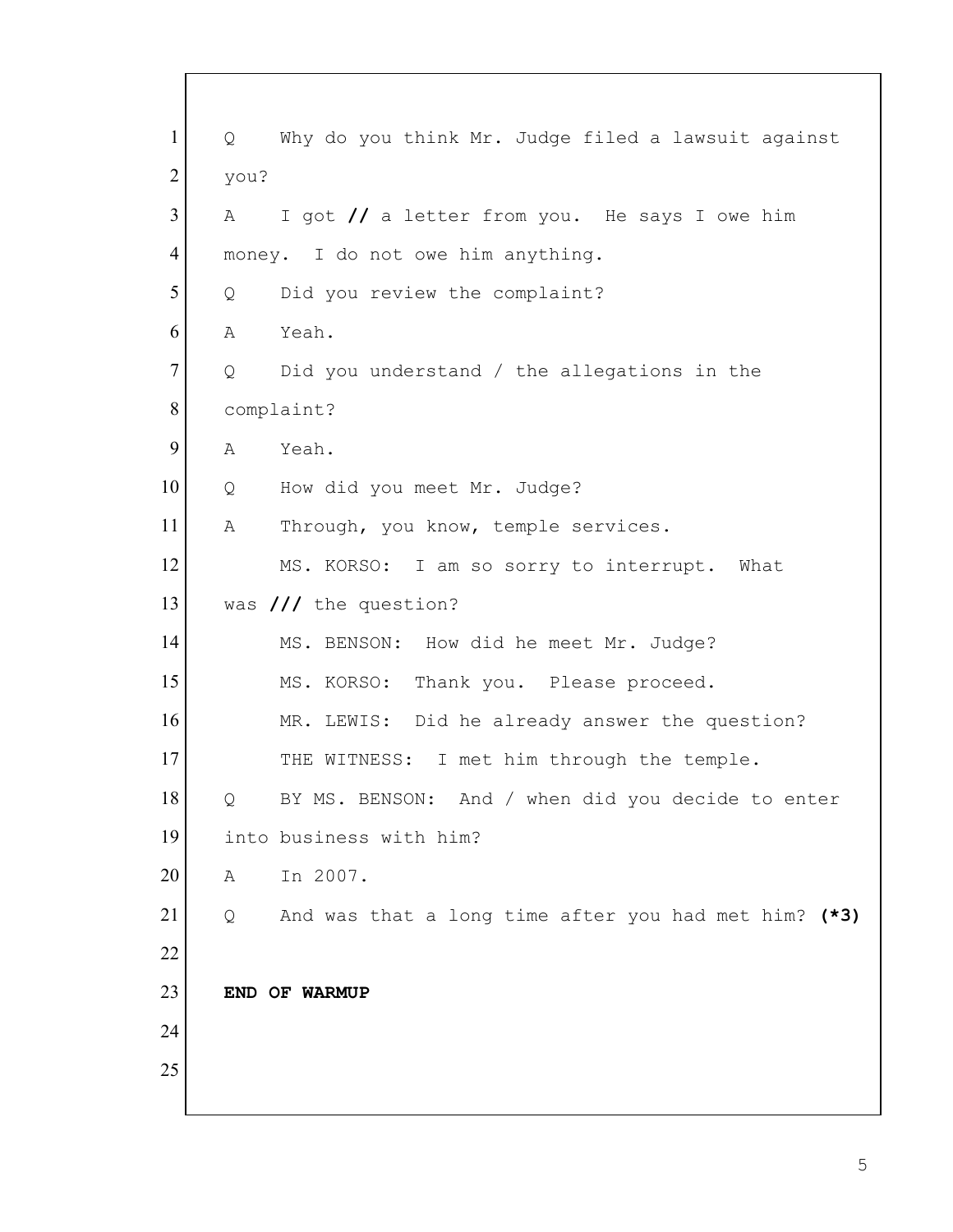| $\mathbf{1}$   | <b>EXAM</b> |                                                      |
|----------------|-------------|------------------------------------------------------|
| $\overline{2}$ | Q           | BY MS. BENSON: When did you subsequently meet?       |
| $\overline{3}$ | Α           | Two or three months later.                           |
| 4              | Q           | Okay. And so is it correct that you began talking?   |
| 5              | Α           | I knew him for a / while. We were not very close;    |
| 6              |             | however, I knew he ran a restaurant kind of thing.   |
| $\tau$         | Q           | So he was running a restaurant when you met $/$ him? |
| 8              | Α           | Yeah. He was running a restaurant there in another   |
| 9              | location.   |                                                      |
| 10             | Q           | Which town?                                          |
| 11             | A           | Blythe.                                              |
| 12             | Q           | Do you know if that restaurant is still open?        |
| 13             | Α           | No.                                                  |
| 14             | Q           | So / how often did you talk with Mr. Judge about the |
| 15             |             | opening or the formation of a business?              |
| 16             |             | MR. LEWIS: And you mean before the business was      |
| 17             |             | opened? $\frac{1}{\sqrt{2}}$                         |
| 18             |             | Yes. Before the business was started.<br>MS. BENSON: |
| 19             |             | MS. KORSO: Thank you for clarifying that, Counsel.   |
| 20             |             | MR. LEWIS: Sir, you can go ahead and answer the      |
| 21             | question.   |                                                      |
| 22             |             | THE WITNESS: What was the question? /                |
| 23             | Q           | BY MS. BENSON: How many times did you speak with     |
| 24             |             | Mr. Judge about opening a business?                  |
| 25             | A           | About three or four times.                           |

 $\mathsf{l}$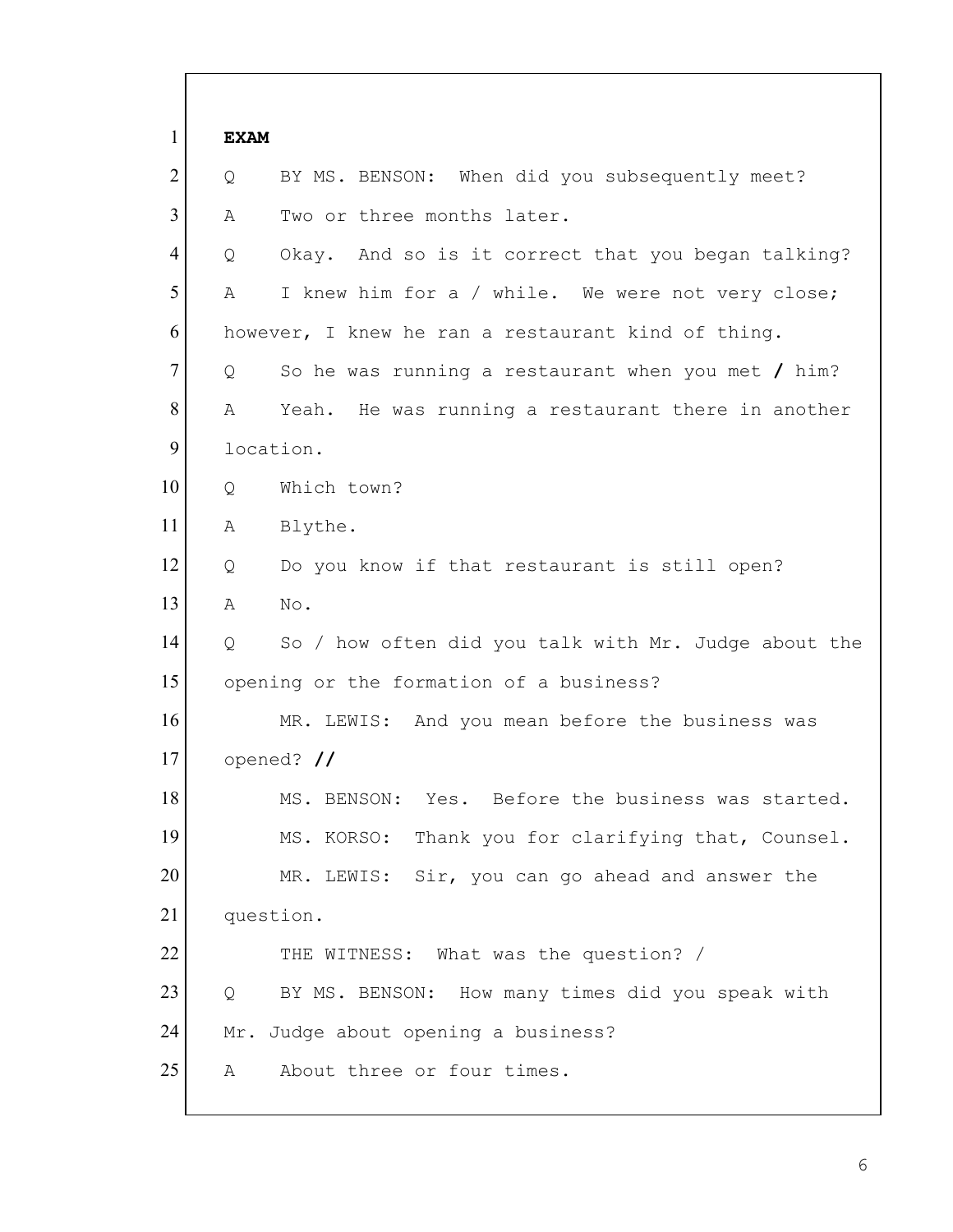| $\mathbf{1}$   | Q              | Did you have regular meetings, or was /// it an                  |
|----------------|----------------|------------------------------------------------------------------|
| $\overline{2}$ |                | informal discussion?                                             |
| 3              | A              | Just normal talk.                                                |
| 4              | Q              | Okay. What was the substance of those discussions?               |
| 5              | A              | He came to me to open a business. He had $/$ a spot.             |
| 6              | Q              | Was there a specific proposal that he made to you?               |
| 7              | Α              | Yeah. He saw the property. He wanted to open up a                |
| 8              |                | restaurant there. (*1) He had a family restaurant                |
| 9              | business.      |                                                                  |
| 10             |                | MS. KORSO: He's in the restaurant food business?                 |
| 11             |                | THE WITNESS: Yes. And he saw the location, and he                |
| 12             |                | said, "Good spot for a / restaurant."                            |
| 13             |                | MS. KORSO: Thank you, sir.                                       |
| 14             | $\overline{Q}$ | BY MS. BENSON: Did he make a specific proposal                   |
| 15             |                | about buying the business?                                       |
| 16             | А              | We both discussed it.                                            |
| 17             | Q              | Okay. And what were the terms that / you discussed?              |
| 18             | Α              | He saw it twice. Inside the place everything was                 |
| 19             |                | ready to turn on. We discussed the amount of money, and          |
| 20             |                | he consented to / it.                                            |
| 21             | Q              | All right. What was the amount of money?                         |
| 22             | Α              | Close to \$950,000.                                              |
| 23             | Q              | \$950,000?                                                       |
| 24             | Α              | Right. Yeah.                                                     |
| 25             | Q              | And that $\frac{1}{\sqrt{2}}$ would be the first amount of money |
|                |                |                                                                  |

 $\lceil$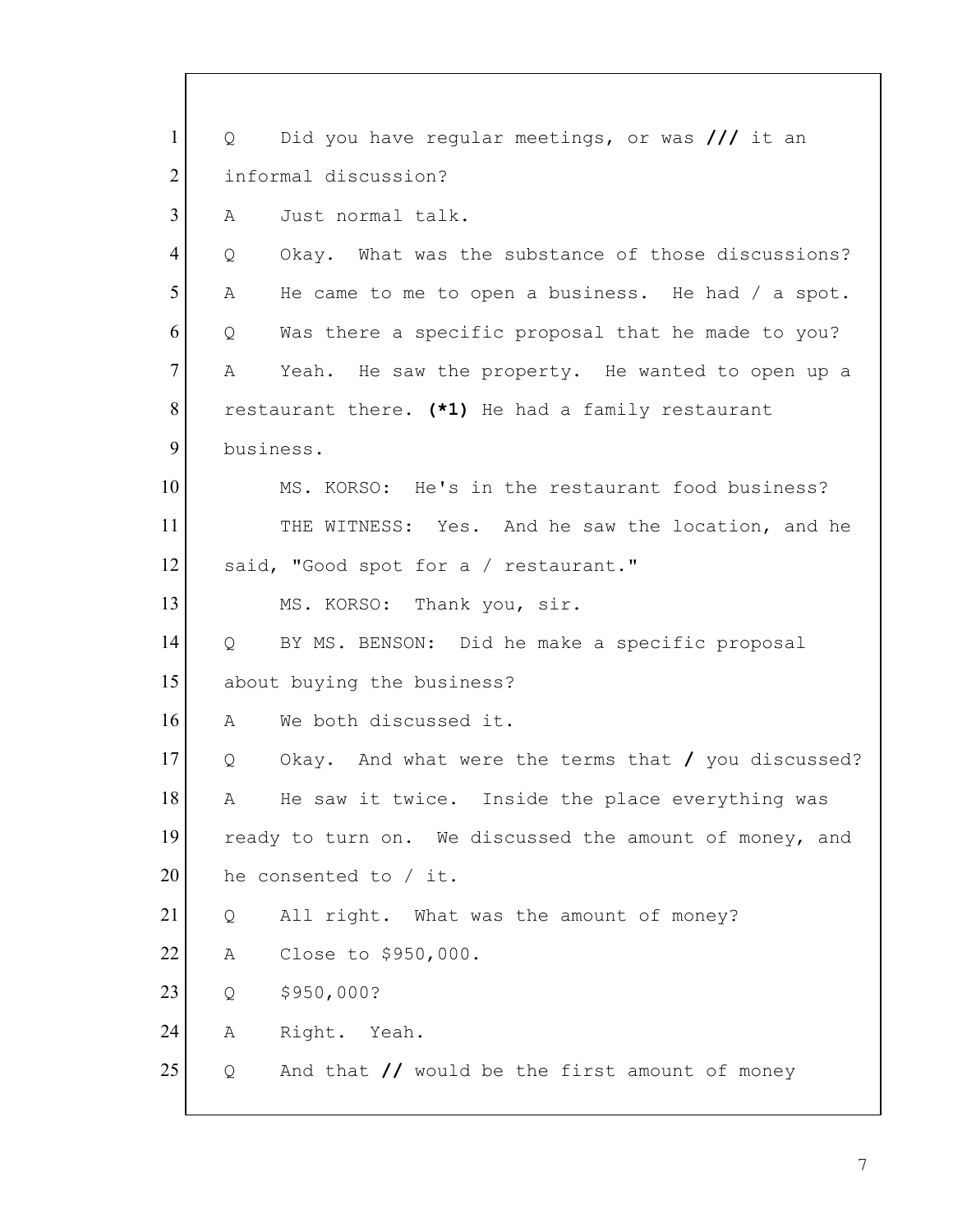1 required to begin the business? A We discussed what everything in the place is worth, and we came to / a price. 4 MR. LEWIS: Objection. Nonresponsive. 5 MS. KORSO: I will join in that. 6 MR. LEWIS: You may answer the question, sir. 7 THE WITNESS: It was worth about that because 8 everything was there. 9 Q BY MS. BENSON: Do /// you mean the site of the 10 restaurant was ready to go? A Exactly. Nothing had to be done to it in order to 12 prepare it to / become a restaurant. Q All right. Can you give me an approximate time of 14 when these discussions took place, sir? A I think in 2007. **(\*2**) **(End of lead-in – continue without stopping)**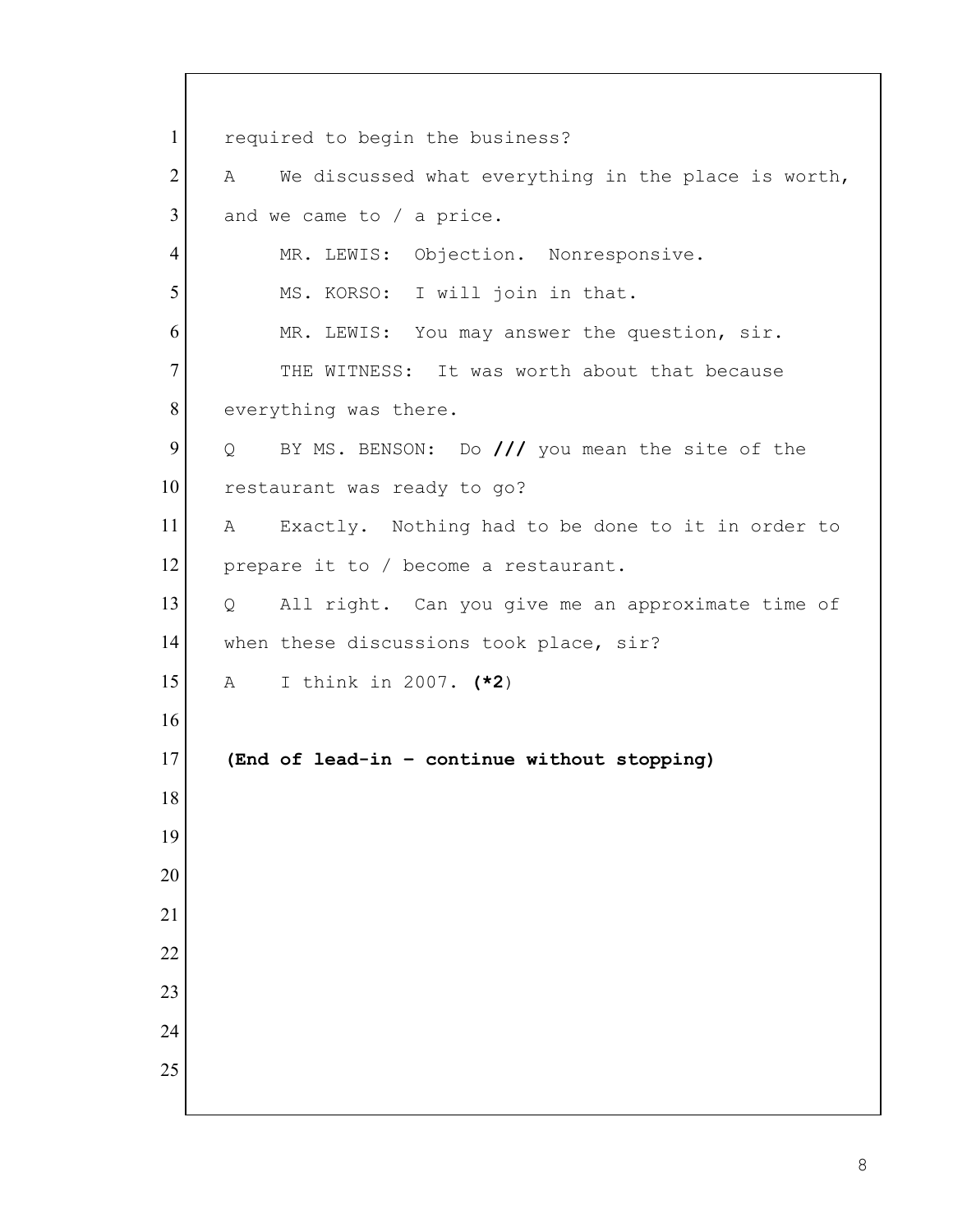1 **START TYPING** 2 Q BY MS. BENSON: Was it the middle of 2007? 3 A Early. 4 Q Was it spring? 5 A Well, somewhere around May or June.  $6$  Q Did you decide to form a corporation? / 7 A Yes. 8 MR. LEWIS: I object. Vaque. 9 MS. KORSO: It also lacks foundation. 10 MR. LEWIS: You could rephrase it. 11 Q BY MS. BENSON: Is it true that the business was 12 designed to be a family restaurant? **/** 13 A Yes. 14 Q And how did you arrive at that decision? 15 A With him. 16 Q Did you decide together? 17 A Yes, at the same time. 18 Q Neither of you mentioned it / first? 19 A Would you repeat the question, please. 20 | Q Did one of you suggest the idea of the business 21 first? 22 A That was his idea. 23 Q His idea. 24 A Yes, **//** ma'am. 25 | Q Once you decided to form a business, did you have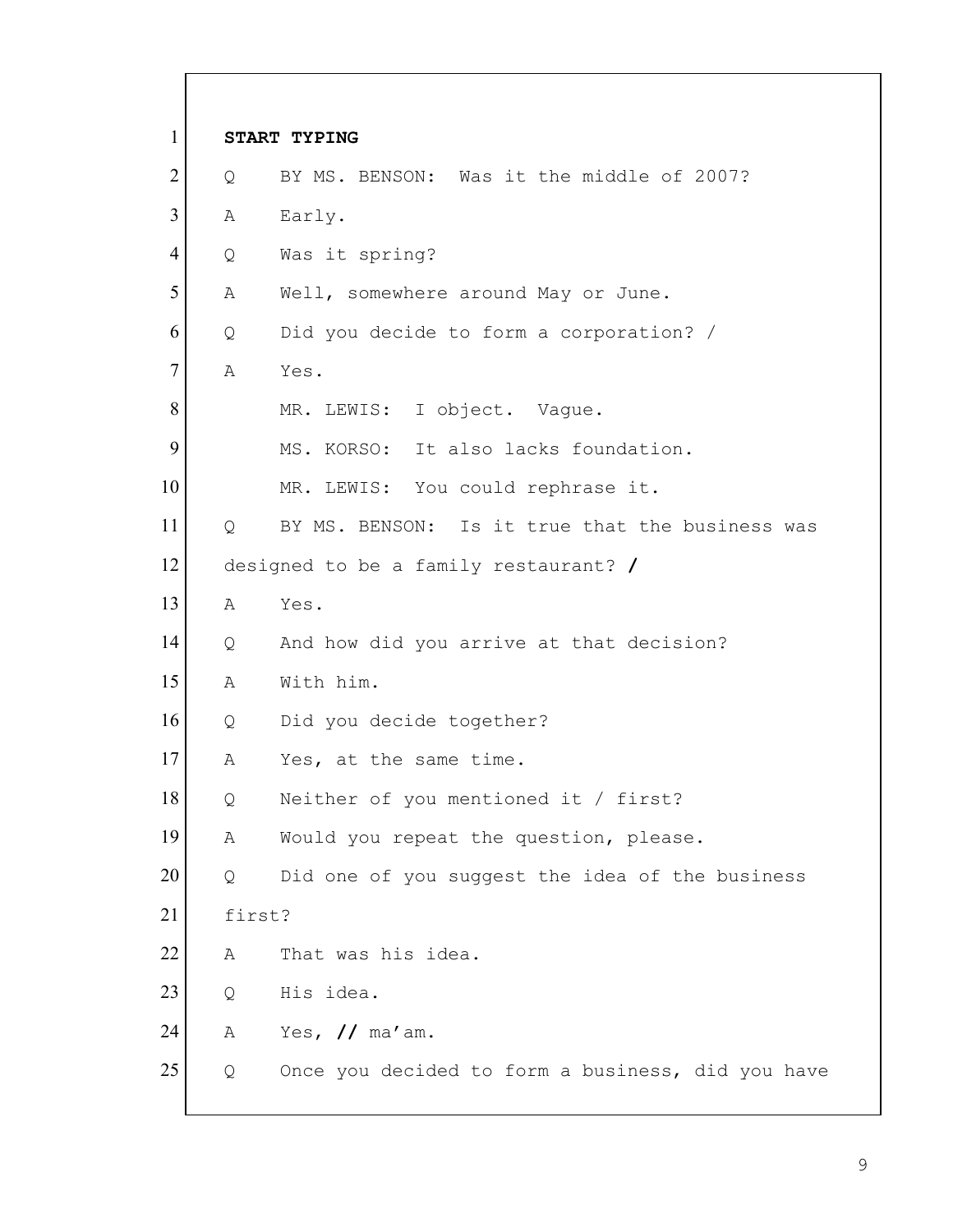1 any discussions on who would put what into that business? 2 A We never discussed that / separately. We always 3 discussed together. 4 Q Let me try it another way. How did you plan to own 5 the business? 6 A I don't understand. 7 Q Did you plan /// on both of you being shareholders? 8 A Yeah, we did.  $9$  Q Well, did you discuss a percentage or a portion of 10 ownership of the business?  $11$  A Yes.  $12$  Q And / what was your understanding of what the 13 percentage of ownership would be? 14 A We agreed on the amount of 40/60. 15 Q But what was the first **(\*1)** thought? 16 MR. LEWIS: Objection. Vague. 17 MS. KORSO: First thought about what? 18 THE WITNESS: I am confused now. 19 Q BY MS. BENSON: Well, my question is about the 20 proportion of ownership, whether you would be equal / 21 owners or 60/40, 70/30. 22 A We never did anything like that. 23 Q Please explain. 24 A He came to see the place, and he said, "Great 25 place." **/** Afterwards, we met and agreed.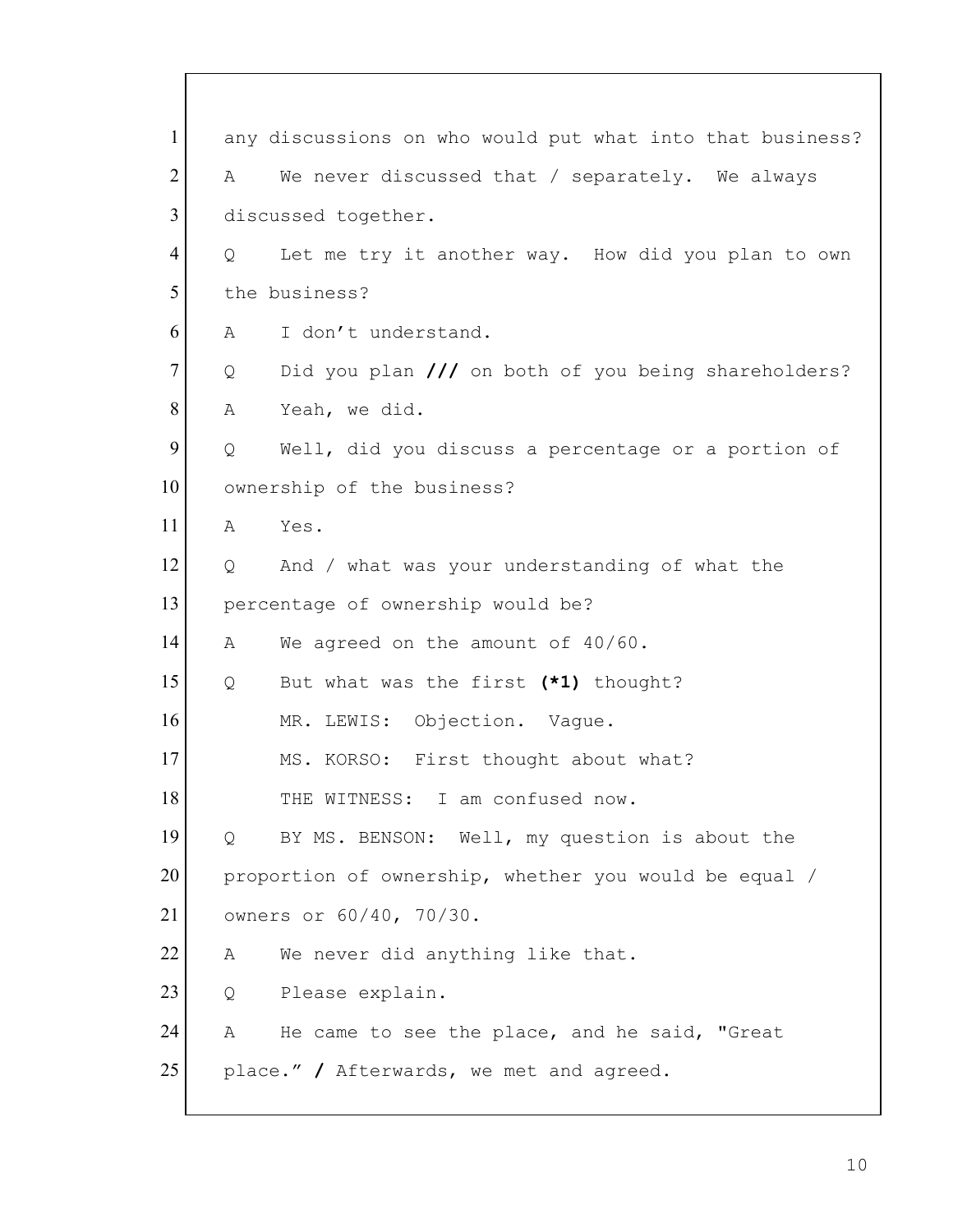1 Q I thought I heard you say that you had initially 2 agreed to something and that later you two had agreed / 3 to change it because Mr. Judge did not have the money. 4 MR. LEWIS: Objection. 5 MS. KORSO: Misstates the testimony. 6 MR. LEWIS: Lack of foundation. 7 Q BY MS. BENSON: Well, how much was he supposed to **//** 8 put into the business? 9 A Half the amount. 10 Q \$475,000? 11 A Correct, ma'am.  $12$  Q And you were going to put in half as well? 13 A Correct. / 14 Q Who did the paperwork for the incorporation of the 15 business? 16 A I do not understand. 17 Q Well, someone had to file something with the State 18 to start /// the corporation. 19 A The accountant did that. 20 Q Your accountant? 21 A Yeah. 22 Q What is his name? 23 A Ace Bookkeeping. 24 MS. KORSO: I think that is the name that is on / 25 the tax returns.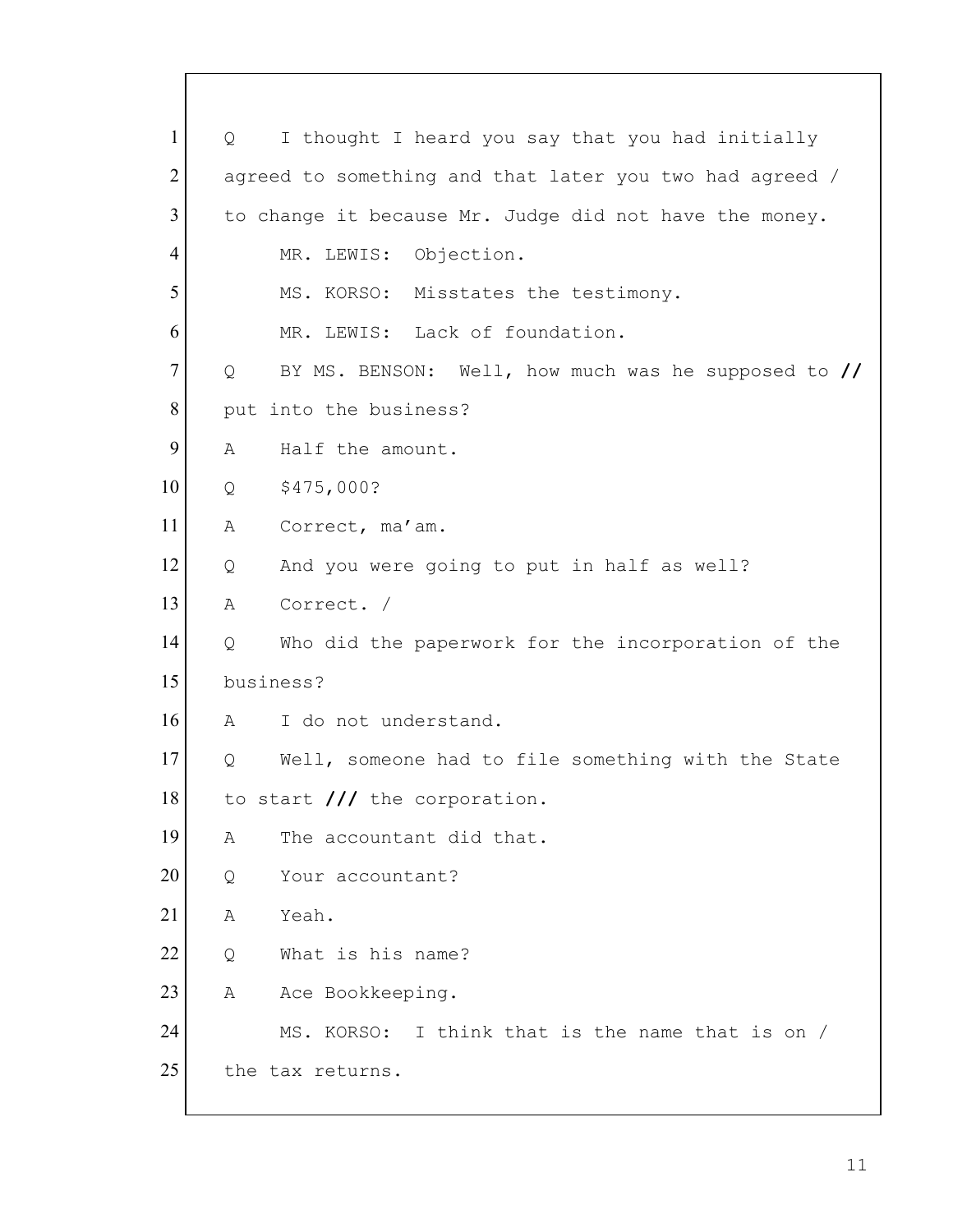1 MR LEWIS: Yes. Right. 2 Q BY MS. BENSON: All right. Did either of you see 3 those documents prior to them being filed? 4 A I don't know. 5 Q Did the corporation **(\*2)** run any other business 6 other than this one? 7 A No, ma'am. 8 Q Did the corporation only run the restaurant? 9 A Yes, ma'am. 10 | Q And did you have any role / in running the business 11 on a daily basis? 12 A What do you mean? 13 | Q Were you employed in the business? 14 A I used to go there every day. **/** 15 Q And what was your job there? What did you do? 16 A Just to look after things. 17 Q Oversight? Management? 18 A Yeah. 19 Q Did Mr. Judge have employment at the / business? 20 A Rarely. 21 O What did he do at the business? 22 A Just overseeing the cooks. 23 Q Did he do any cooking or serving? 24 A No. 25 Q All right.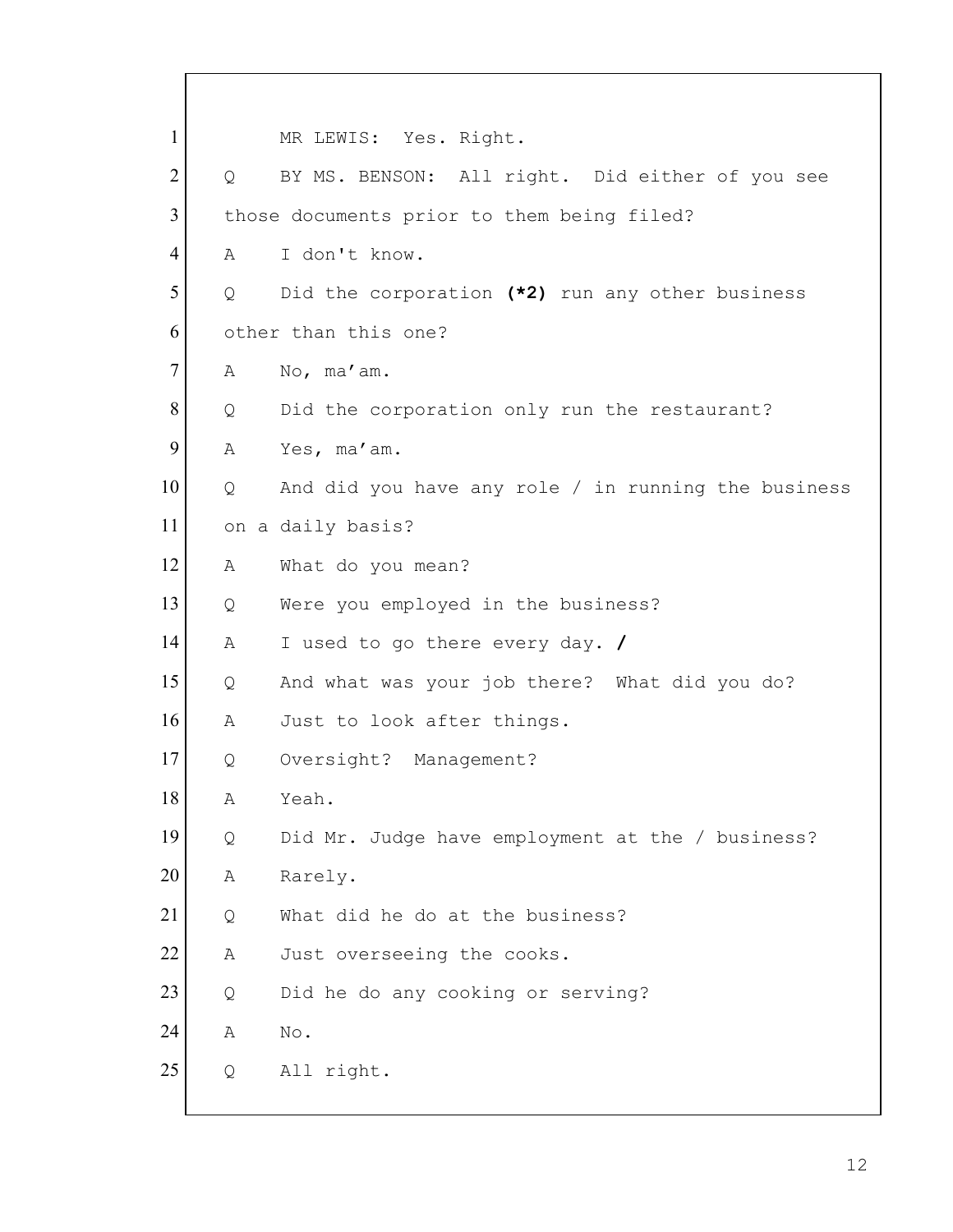| $\mathbf{1}$   |                   | A Only the // first few days. No serving.<br>No      |
|----------------|-------------------|------------------------------------------------------|
| $\overline{2}$ | cooking.          |                                                      |
| 3              | Q                 | How often was he present?                            |
| $\overline{4}$ | A                 | Well, the first week he came three or four days.     |
| 5              |                   | Subsequently, he came, / like, maybe once a week.    |
| 6              |                   | MR. LEWIS: Counsel, may I inquire briefly? I think   |
| $\tau$         |                   | I can clear this up.                                 |
| 8              |                   | MS. BENSON: Sure.                                    |
| 9              |                   | EXAMINATION                                          |
| 10             | $Q \qquad \qquad$ | BY MR. LEWIS: Were you considered an employee of     |
| 11             |                   | the /// business?                                    |
| 12             | A                 | I don't remember what you call it.                   |
| 13             | Q                 | Did you receive a W-2 from the business?             |
| 14             | A                 | No.                                                  |
| 15             | Q                 | Were you on the payroll?                             |
| 16             | Α                 | No.                                                  |
| 17             | Q                 | Was / Mr. Judge considered an employee of the        |
| 18             |                   | business?                                            |
| 19             | Α                 | We never thought of that. He never said that.        |
| 20             | Q                 | Did the business ever give a $W-2$ (*3) to Mr. Judge |
| 21             |                   | for income?                                          |
| 22             | Α                 | Please repeat that again.                            |
| 23             | Q                 | Are you aware if Mr. Judge was paid for working?     |
| 24             | Α                 | No.                                                  |
| 25             | Q                 | You don't know?                                      |
|                |                   |                                                      |

Г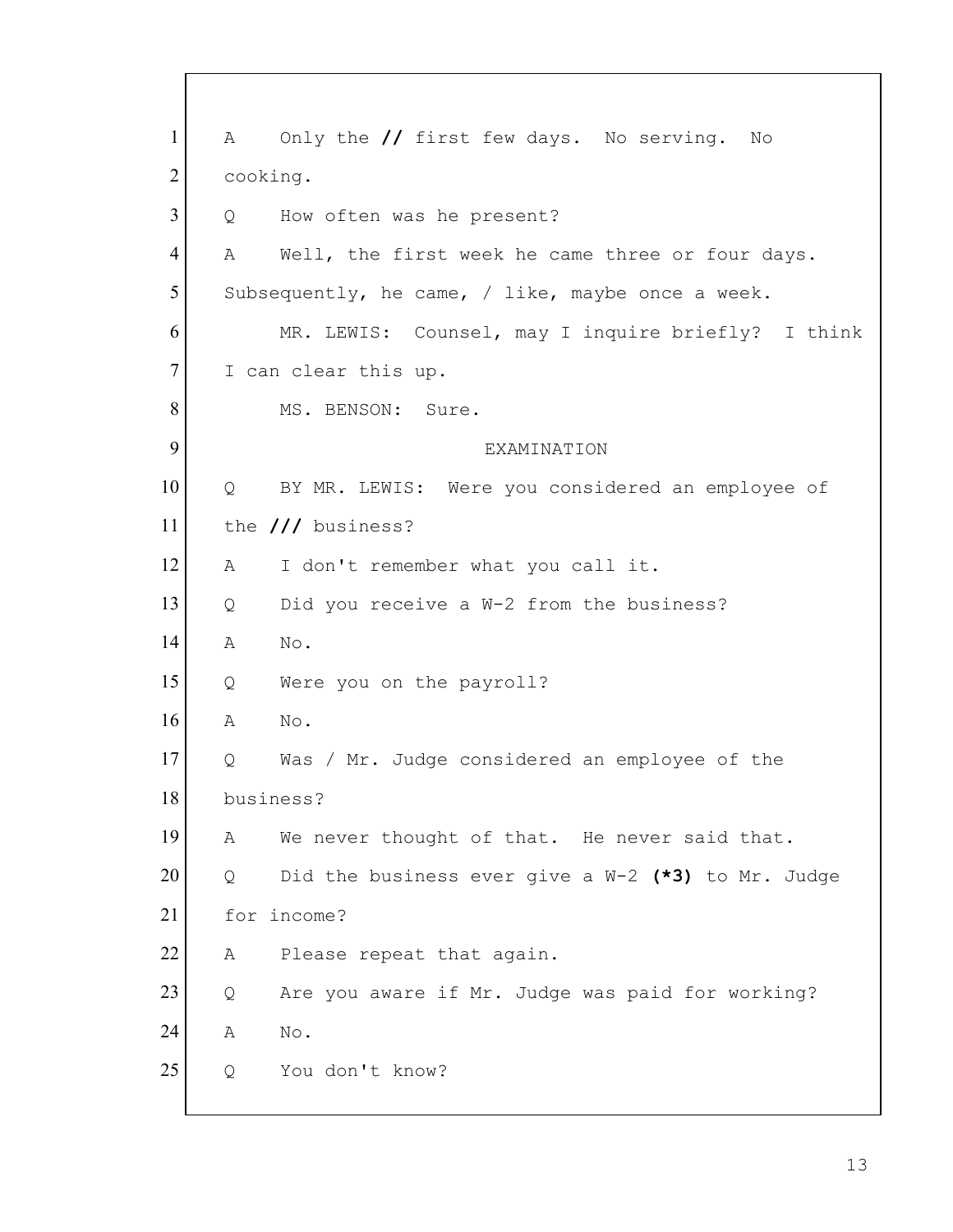| $\mathbf{1}$   | Α        | We did / not receive any pay. We ran the business.     |
|----------------|----------|--------------------------------------------------------|
| $\overline{2}$ | Q        | Why didn't you get paid?                               |
| 3              | A        | Because the two of us were owners.                     |
| $\overline{4}$ | Q        | And as the owner, is $/$ it correct that you would not |
| 5              |          | get a paycheck like a regular employee?                |
| 6              | A        | We said we would never get paid.                       |
| $\tau$         | Q        | Okay.                                                  |
| 8              | Α        | Not to my knowledge / anyway.                          |
| 9              |          | MR. LEWIS: I think that clears that up.                |
| 10             |          | MS. KORSO: I have some questions, but I will wait      |
| 11             |          | for my turn.                                           |
| 12             |          | MR. LEWIS: You may finish your questioning,            |
| 13             | Counsel. |                                                        |
| 14             |          | FURTHER EXAMINATION                                    |
| 15             | Q        | BY MS. BENSON: When // did the business start          |
| 16             |          | operating?                                             |
| 17             | A        | I think 2008 sometime.                                 |
| 18             | Q        | How was business?                                      |
| 19             | Α        | It was slow.                                           |
| 20             | Q        | Was the business profitable right away?                |
| 21             | Α        | No.                                                    |
| 22             | Q        | Did / it make money?                                   |
| 23             | Α        | No.                                                    |
| 24             | Q        | You are saying the business operated at a loss for     |
| 25             |          | the entire time that you owned it; is that correct?    |
|                |          |                                                        |

Г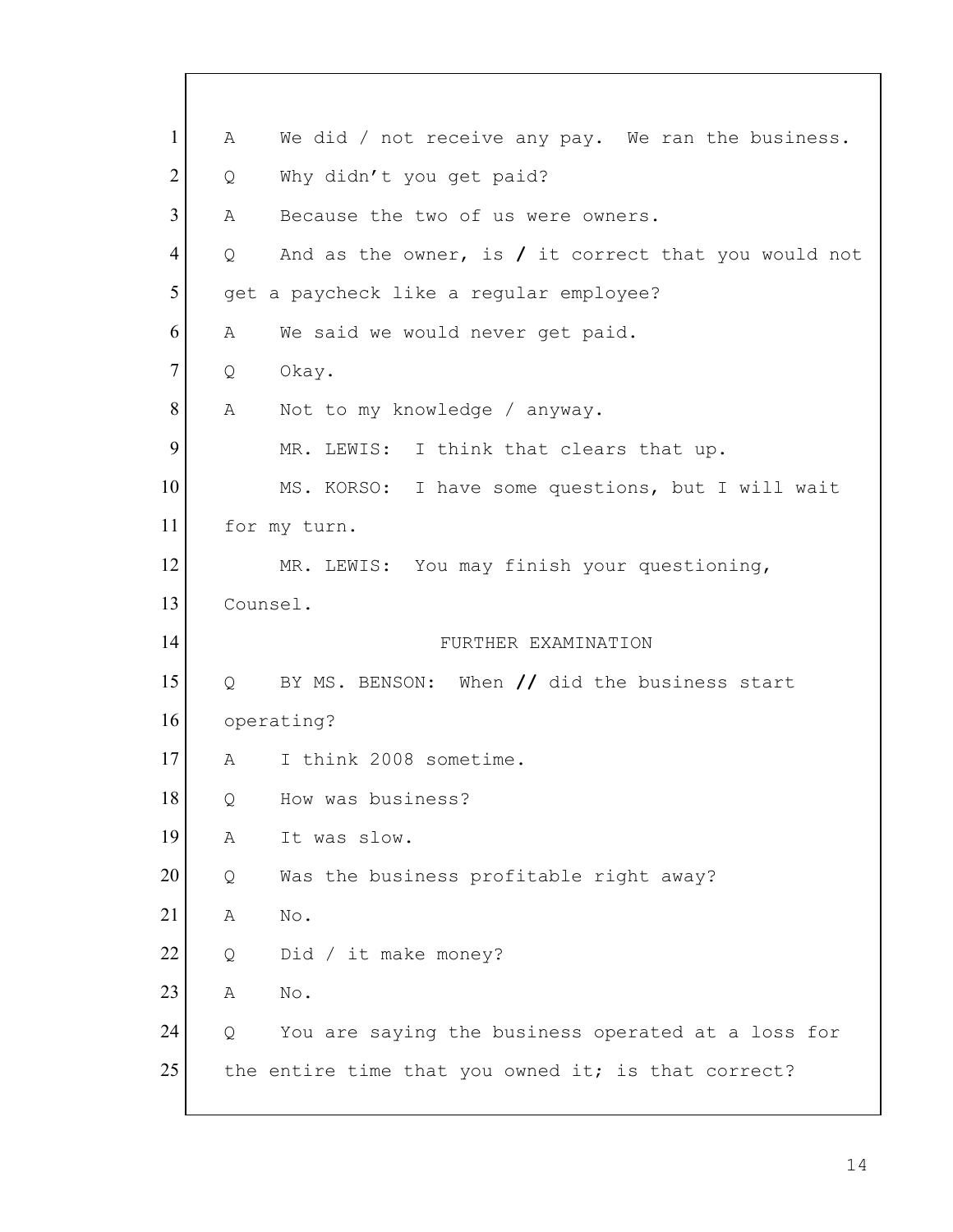1 A Pretty /// much.  $2$  Q Okay. How many people worked at the restaurant not 3 counting you or Mr. Judge? 4 MR. LEWIS: At what period of time? 5 MS. BENSON: Well, it started in / 2008. 6 MR. LEWIS: Do you want to know how many employees 7 there were when he opened? 8 MS. KORSO: It is vague as to time. 9 Q BY MS. BENSON: How many employees **(\*4)** worked there 10 when you initially opened? 11 A Well, there were three in the kitchen and two in the 12 front. Five employees in total. 13 | Q And were there / five employees throughout the whole 14 time that you owned this business, or did you add more at 15 some point? 16 A It really depends. Basically, he hired **/** those, you 17 know. He talked to them on the telephone to decide who 18 was working. 19 | Q Do you know if there were more employees later? 20 A During / business hours on the weekend, we have 21 somebody else; so six. 22 | Q One extra person? 23 A Yes. Six were there on the weekend. 24 Q Does anyone else other **//** than you and Mr. Judge 25 have any ownership rights in the restaurant?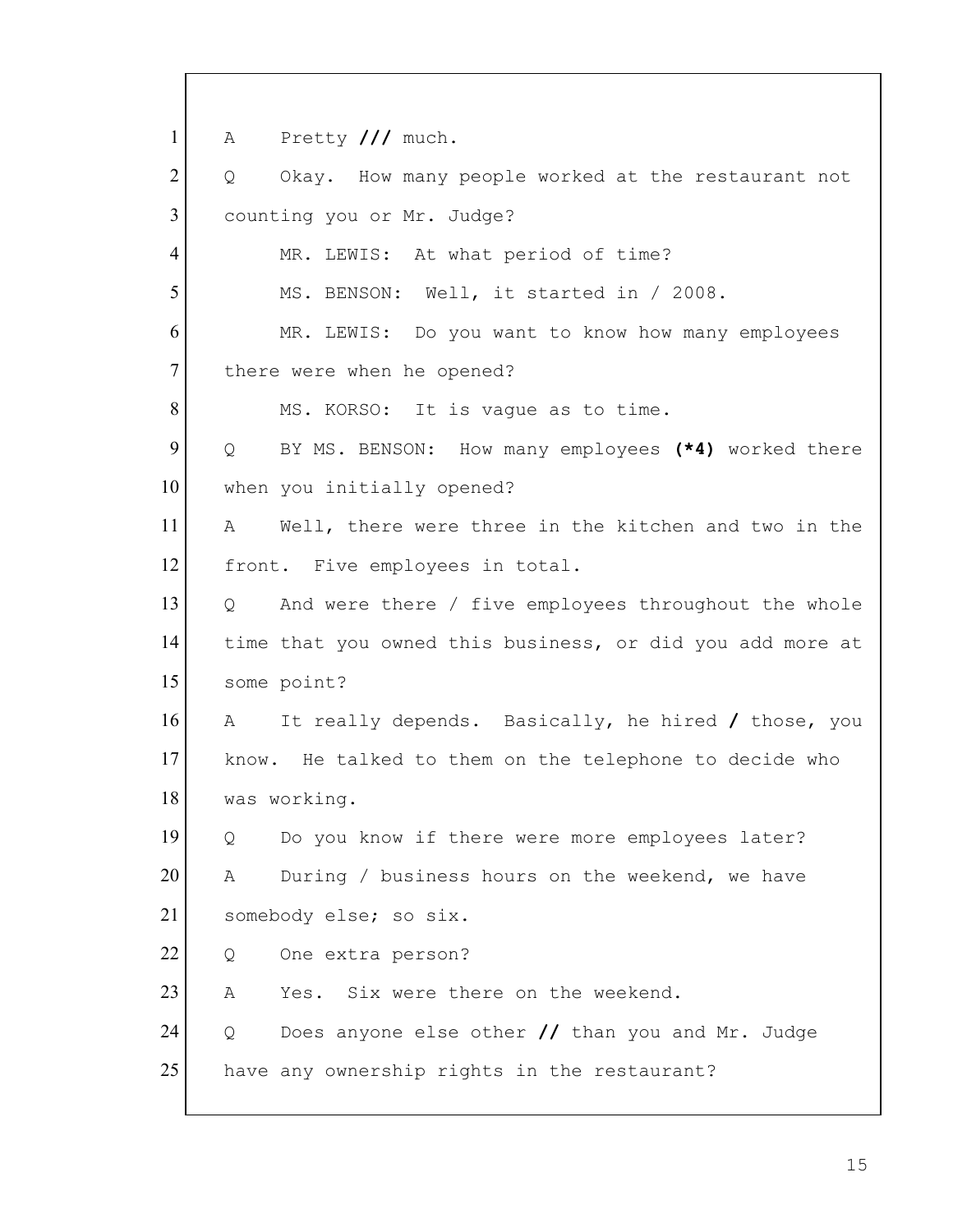1 A No.  $2$  Q You and he ran the business without any other 3 owners; is that / correct? 4 A Yes.  $5$  Q At some point, you decided that you should sell the 6 business; correct? 7 MR. LEWIS: When you say "you," are you meaning him 8 exclusively or he **///** and Mr. Judge? 9 MS. KORSO: Objection. Vaque and ambiguous. 10 Q BY MS. BENSON: Just you, sir. Do you understand? 11 A It was his idea to sell the business. 12 Q Okay. Is it your / testimony that Mr. Judge came to 13 you with the idea to sell the business? 14 A Yeah. 15 Q And were you eventually convinced that that was a 16 good **(\*5)** idea? 17 A No, it was not a good idea. 18 Q But did you eventually agree to sell, sir? 19 A I just gave up because of the way he / came to the 20 restaurant to operate the business. 21 Q What do you mean? 22 A I didn't know what to do. I said, "Do whatever you 23 want to / do." Those were the words.  $24$  Q Is it correct that you agreed to the sale? 25 A I agreed to everything on the sale.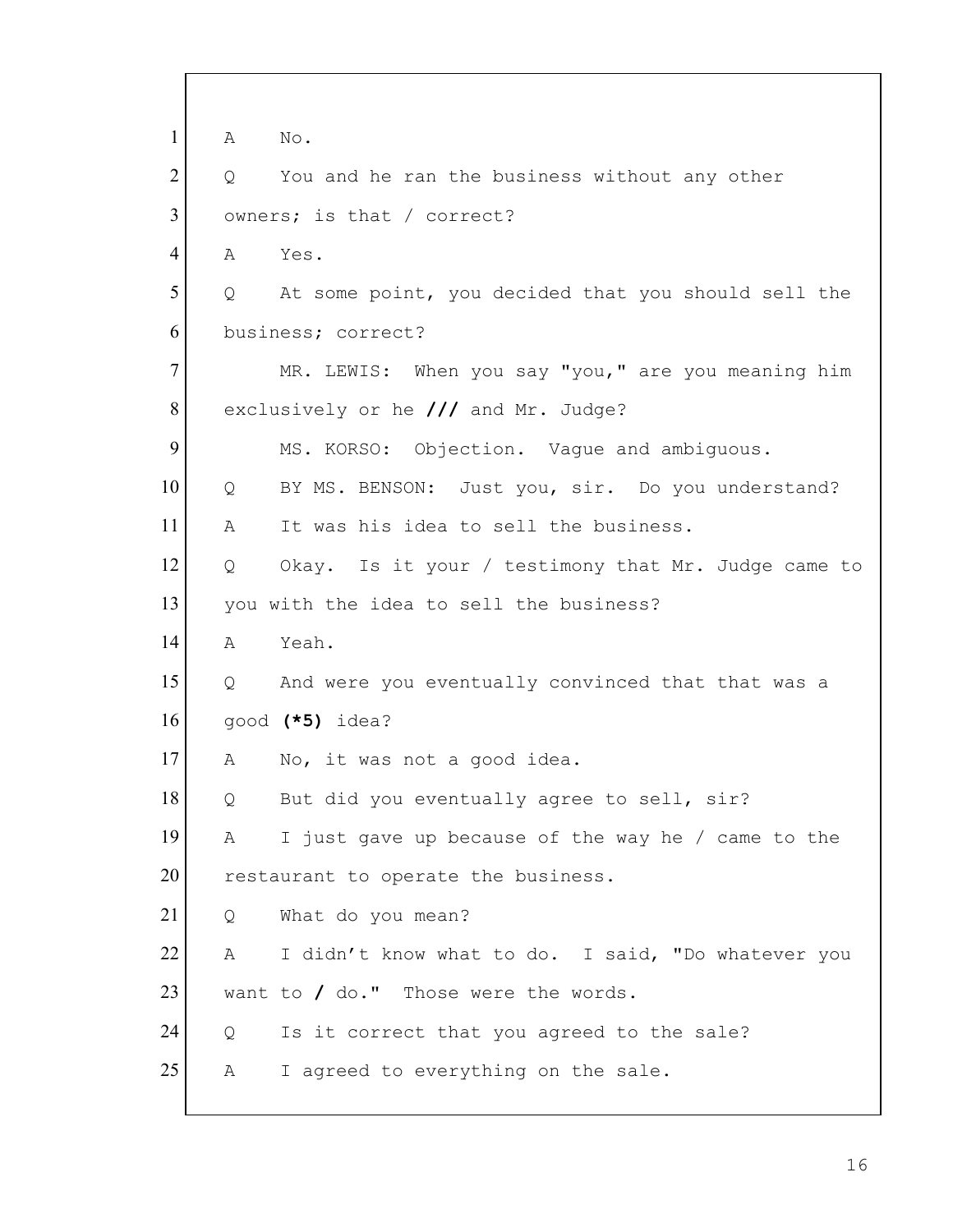| $\mathbf{1}$   | Q | Okay. Do you believe / that your agreement was            |
|----------------|---|-----------------------------------------------------------|
| $\overline{2}$ |   | obtained under duress?                                    |
| 3              | A | I do not understand what you mean.                        |
| $\overline{4}$ | Q | Okay. Did he force you to agree?                          |
| 5              | А | No. It was friendly. //                                   |
| 6              | Q | Okay. I see.                                              |
| $\tau$         | А | I asked him to come regularly to run the business         |
| 8              |   | just like he promised because I don't know much about     |
| 9              |   | restaurant cooking. / He suggested to me, "Let's sell the |
| 10             |   | restaurant."                                              |
| 11             | Q | Okay. And how did you respond?                            |
| 12             | А | I said, "Fine. Let's sell it."                            |
| 13             | Q | How long did the decision /// take?                       |
| 14             |   | MR. LEWIS: Objection. Vaque.                              |
| 15             |   | MS. KORSO: I agree the question is vague.                 |
| 16             | Q | BY MS. BENSON: How much time was there from the           |
| 17             |   | time when Mr. Judge initially approached you about        |
| 18             |   | selling / to the time when you decided that it would be a |
| 19             |   | beneficial idea to sell?                                  |
| 20             | Α | I don't believe it was long. He was not                   |
| 21             |   | showing (*6) up regularly, and we started losing things.  |
| 22             | Q | Was it a couple of weeks?                                 |
| 23             | Α | I am not sure.                                            |
| 24             | Q | Was it months?                                            |
| 25             | Α | I can't exactly remember. The / only thing that I         |
|                |   |                                                           |

 $\lceil$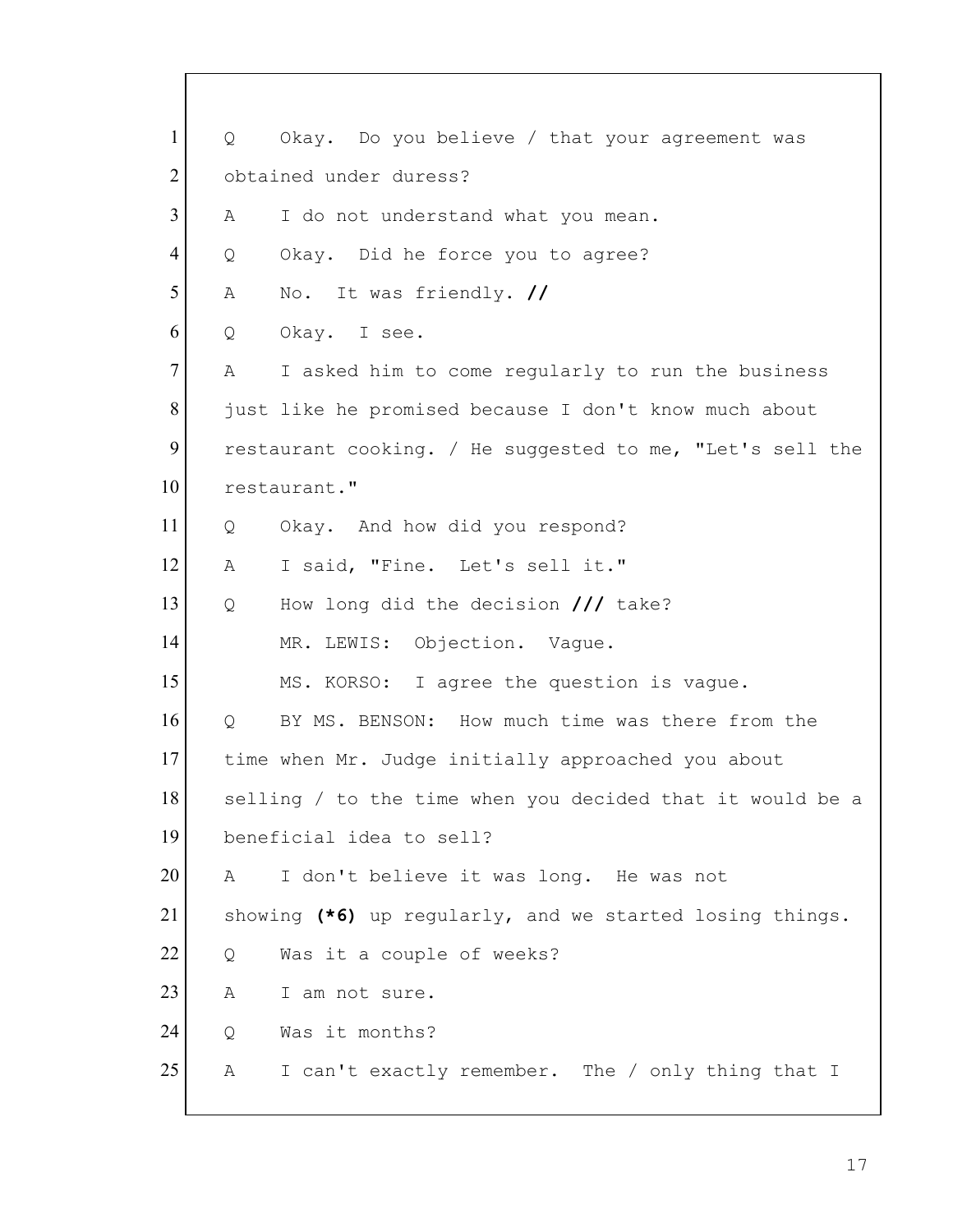1 remember, however, is that he said he wanted to sell. 2 MS. BENSON: Counsel, do either of you have any 3 questions? 4 MS. KORSO: Yes, I do. **/** 5 MS. BENSON: Please proceed while I check my notes. 6 EXAMINATION 7 Q BY MS. KORSO: Did Mr. Judge have a buyer that was 8 interested?  $9$  A He had a couple buyers. He is in the / restaurant 10 industry. He had one buyer, but then he didn't want to 11 buy it. Sales were slow. 12 MS. BENSON: Simply answer his question. 13 THE WITNESS: I need you to **//** ask me again. 14 Q BY MS. KORSO: Did Mr. Judge have a buyer in mind? 15 A Because he was in the restaurant business, he 16 brought somebody to show them. They / didn't agree on a 17 price. 18 Q How many potential buyers looked at the business? 19 A As far as I know, he just only showed one guy, 20 Michael. /// I don't know who he talked to more. 21 Q And is Michael related to you or Mr. Judge? 22 A Mr. Judge. 23 Q How are they related? 24 A I don't / know. I guess they are from the same 25 culture.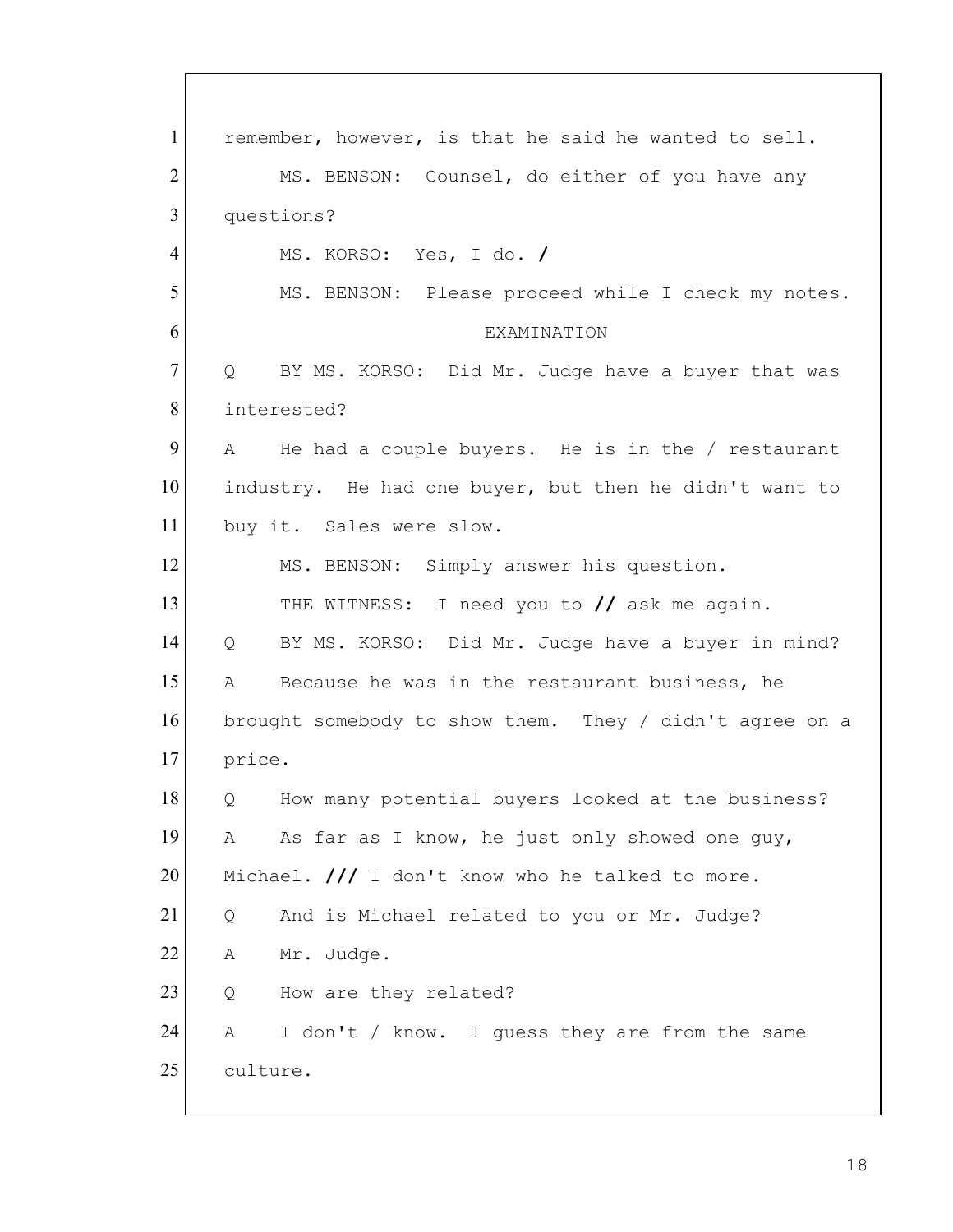| $\mathbf{1}$   | Q | Had you ever done business with Michael before?        |
|----------------|---|--------------------------------------------------------|
| $\overline{2}$ | Α | No.                                                    |
| $\overline{3}$ | Q | Had you had any business or personal (*7) contacts     |
| 4              |   | with him prior to this sale?                           |
| 5              | Α | Michael, no.                                           |
| 6              | Q | Were you friends?                                      |
| $\tau$         | Α | I just met him at the temple only two weeks earlier    |
| 8              |   | that I / remember.                                     |
| 9              | Q | All right. The only reason you knew him was because    |
| 10             |   | he was an employee at the restaurant; is that correct? |
| 11             | Α | Yes, that is right. /                                  |
| 12             | Q | What was the sale price?                               |
| 13             | Α | We decided on \$800,000.                               |
| 14             | Q | Who decided?                                           |
| 15             | Α | We both did. They talked. He called me and said        |
| 16             |   | that / amount was what it was worth. I said, "Okay."   |
| 17             | Q | Are you aware how the sale price was determined?       |
| 18             | Α | There was a buyer he brought.                          |
| 19             |   | MR. LEWIS: Objection. // Nonresponsive.                |
| 20             |   | MS. BENSON: Please just answer the question, sir.      |
| 21             |   | Do you remember the question?                          |
| 22             |   | THE WITNESS: Not really, no.                           |
| 23             | Q | BY MS. KORSO: Do you know how they figured out what    |
| 24             |   | the amount / should be?                                |
| 25             | Α | The sale of the restaurant was an amount so we<br>Yes. |

 $\Gamma$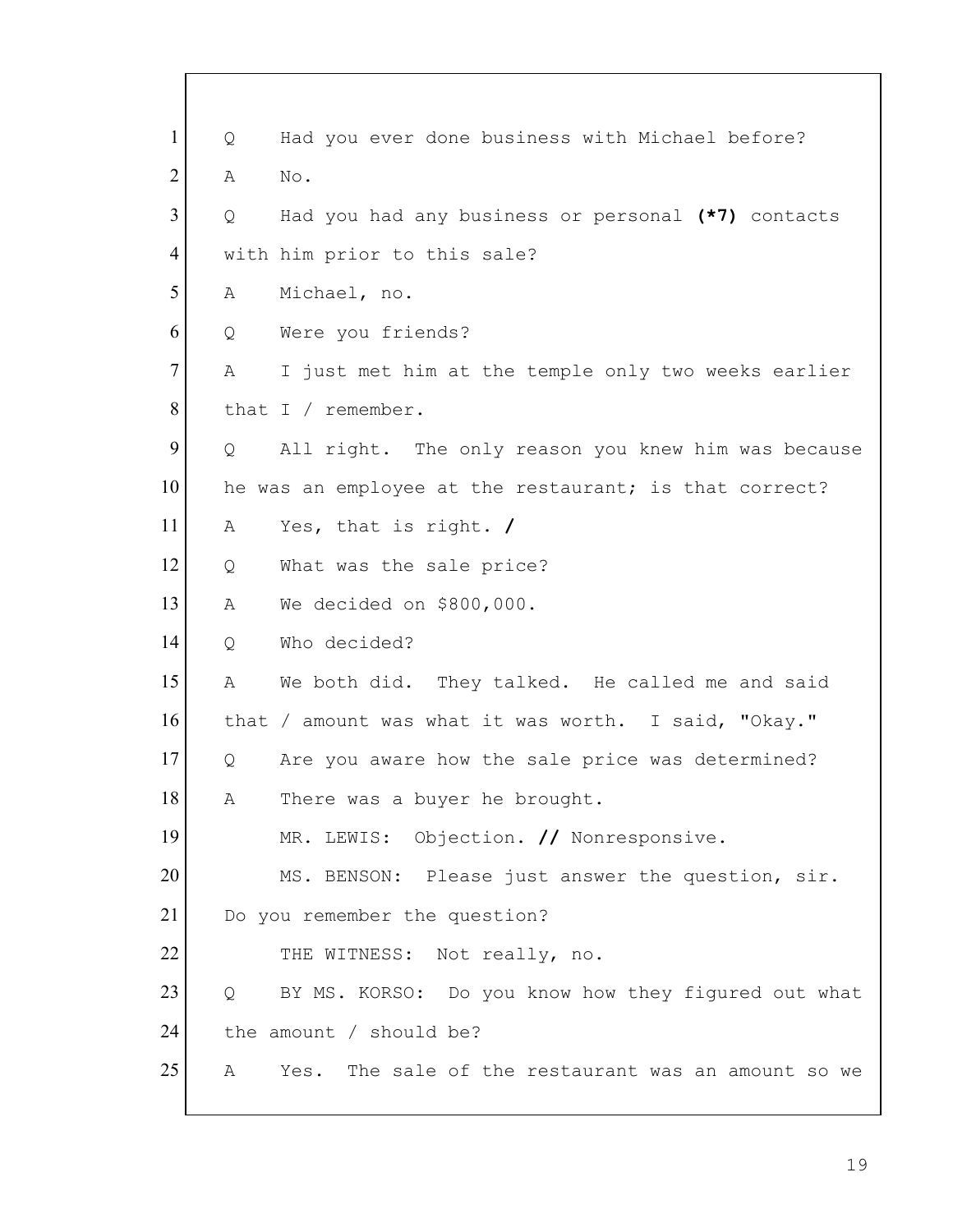1 would break even. 2 Q Was it based partly on the value of the /// 3 equipment that was sitting in the restaurant? 4 A There was nothing sitting there when we sold. 5 Q Was Michael managing the restaurant? 6 A Yes, he was. 7 | Q Was he / also employed and cooking there or just the 8 manager? 9 A Basically, he was a cook too. He managed the place 10 with other people. 11 Q Did you discuss **(\*8)** the terms of the agreement 12 during the negotiations? 13 A Yes. 14 Q Did the price change during the discussions? 15 A No. 16 Q Did the price stay pretty constant? 17 A Yes. It / stayed the same. 18 Q It's your testimony it was the same price the entire 19 time; is that right? 20 MS. BENSON: Objection. Asked and answered. 21 MR. LEWIS: Not that particular question. **/** The 22 witness can answer it. 23 MS. KORSO: That's okay. I will continue on. 24 MS. BENSON: Thank you, Counsel. 25 Q BY MS. KORSO: Now, you said someone had asked for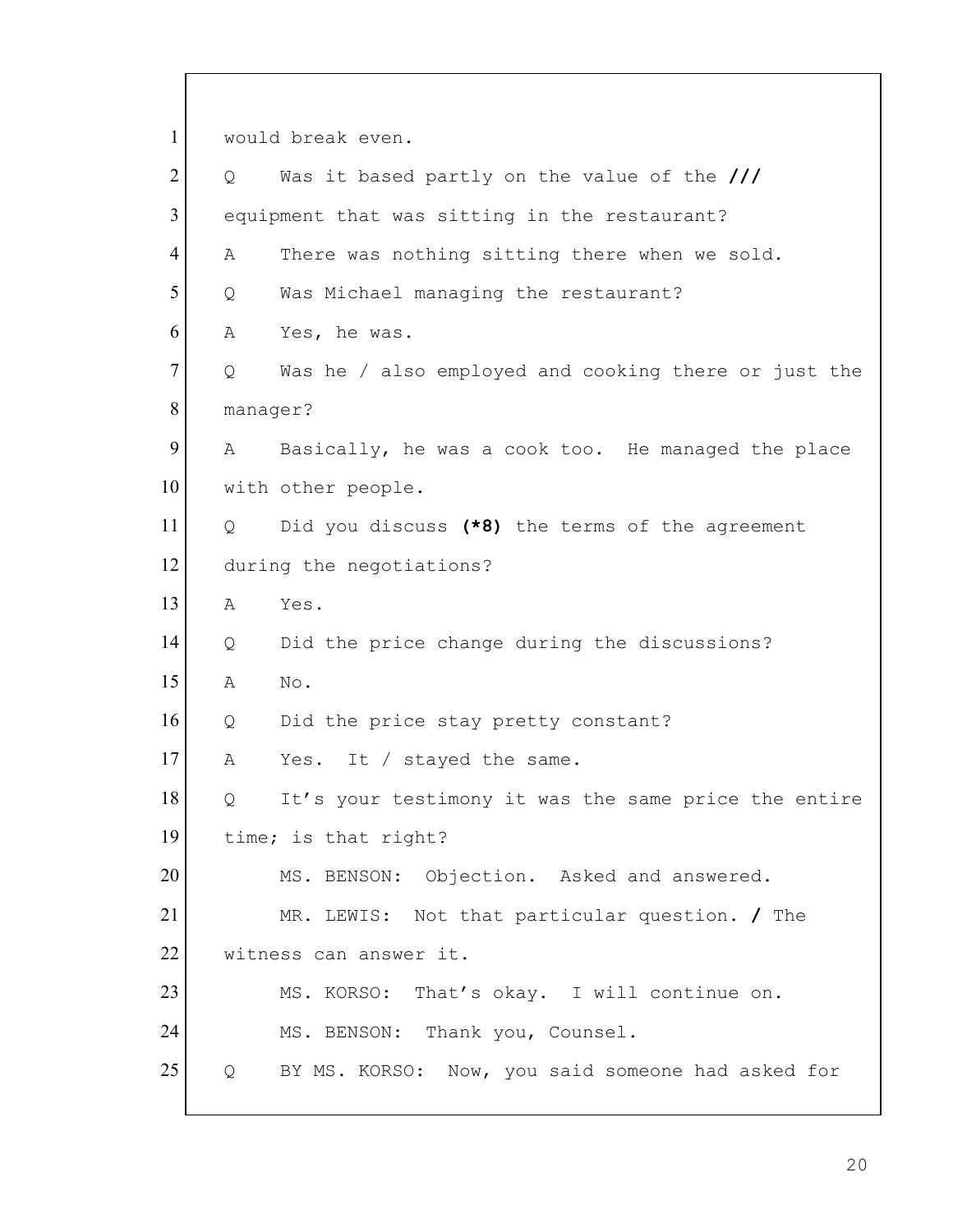| $\mathbf{1}$   |          | more. Was it Michael / who asked for more?          |
|----------------|----------|-----------------------------------------------------|
| $\overline{2}$ | A        | No, no, no. Mr. Judge decided on a price and asked  |
| 3              |          | for the original price.                             |
| 4              | Q        | But Michael just didn't have the // money; is that  |
| 5              | correct? |                                                     |
| 6              | A        | He said it was not worth that much.                 |
| $\tau$         | Q        | Did you eventually write down the terms of the      |
| 8              |          | agreement?                                          |
| 9              | Α        | No.                                                 |
| 10             | Q        | It was / never reduced into a written format?       |
| 11             | Α        | $\mathrm{No}$ .                                     |
| 12             | Q        | What happened?                                      |
| 13             | Α        | It was a handshake at that time.                    |
| 14             | Q        | Okay. And following the handshake, did you ever     |
| 15             |          | write $//$ it anywhere?                             |
| 16             | A        | No. Well, the gentleman who wrote that -- I know he |
| 17             |          | was a Mexican person who wrote the contract.        |
| 18             | Q        | Who?                                                |
| 19             | Α        | His friend.                                         |
| 20             |          | Relevancy.<br>MR. LEWIS:                            |
| 21             |          | MS. BENSON: Just / stick to the question, and we    |
| 22             |          | will be done much more quickly.                     |
| 23             | Q        | BY MS. KORSO: Mr. Judge's friend had somebody write |
| 24             |          | something?                                          |
| 25             | Α        | Yes, he did.                                        |
|                |          |                                                     |

 $\lceil$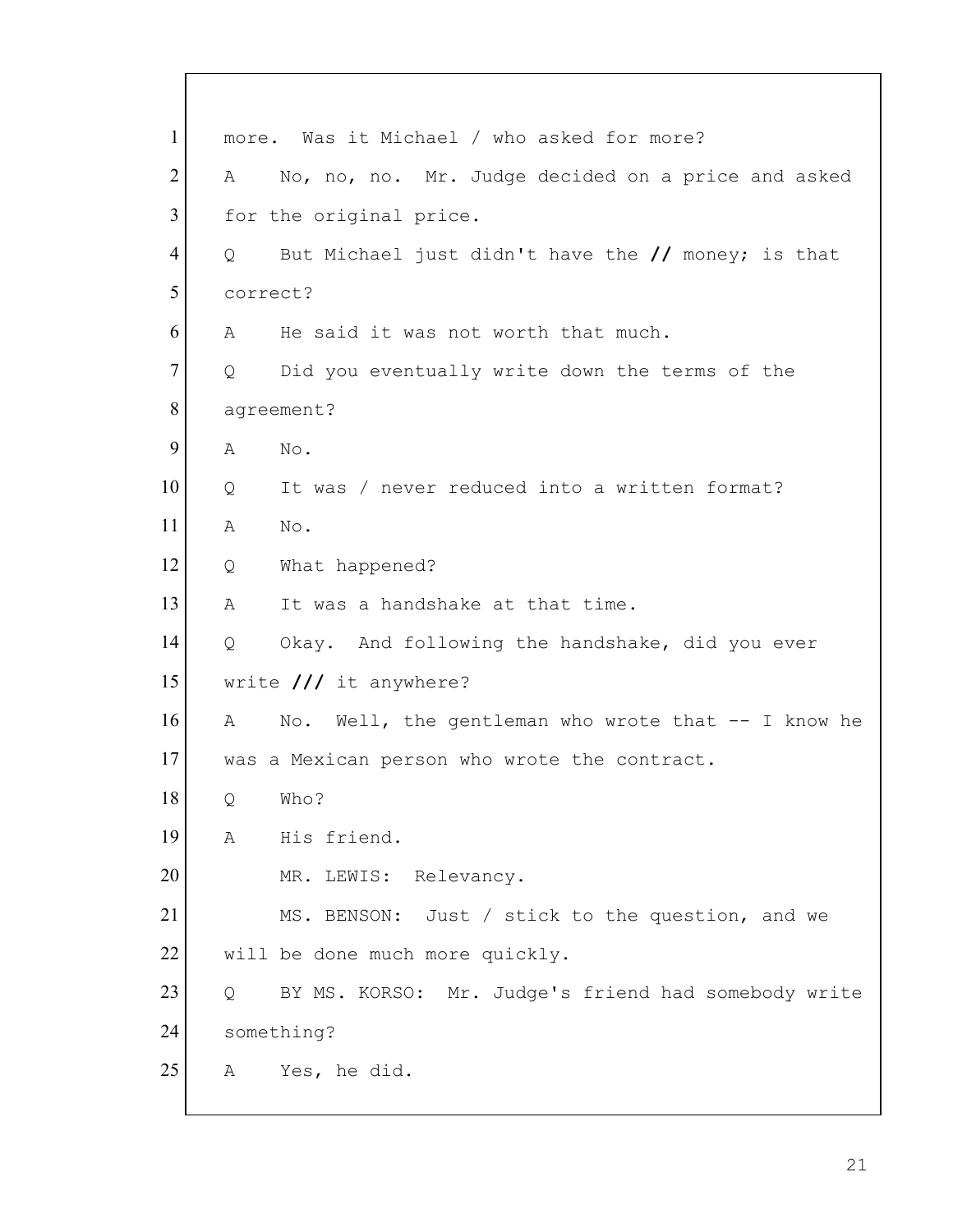1 Q What exactly was **(\*9)** written down? 2 A That was the agreement.  $3$  Q Are you saying that what was written down is not the 4 agreement? 5 MR. LEWIS: He said "was." 6 MS. KORSO: I'm sorry. I must / have misheard the 7 witness. 8 THE WITNESS: That was the agreement. I don't know 9 what you call it. 10 Q BY MS. KORSO: Did you discuss the financing of the 11 purchase? 12 A All three / of us were present there. 13 | Q And what terms did you agree to? 14 A We really wanted to ask him for as much as possible. 15 We needed / it upfront. He yelled, "I have no money." 16 Q Then what happened subsequently? 17 A We realized we had to accept it. 18 Q Did he give you any down **//** payment in the 19 beginning? 20 A Not a penny.  $21$  Q The entire amount was supposed to be paid in 22 installments over time; is that right? 23 A Yes, that is / correct. 24 Q Do you know if interest was calculated on that? 25 A There was no interest.